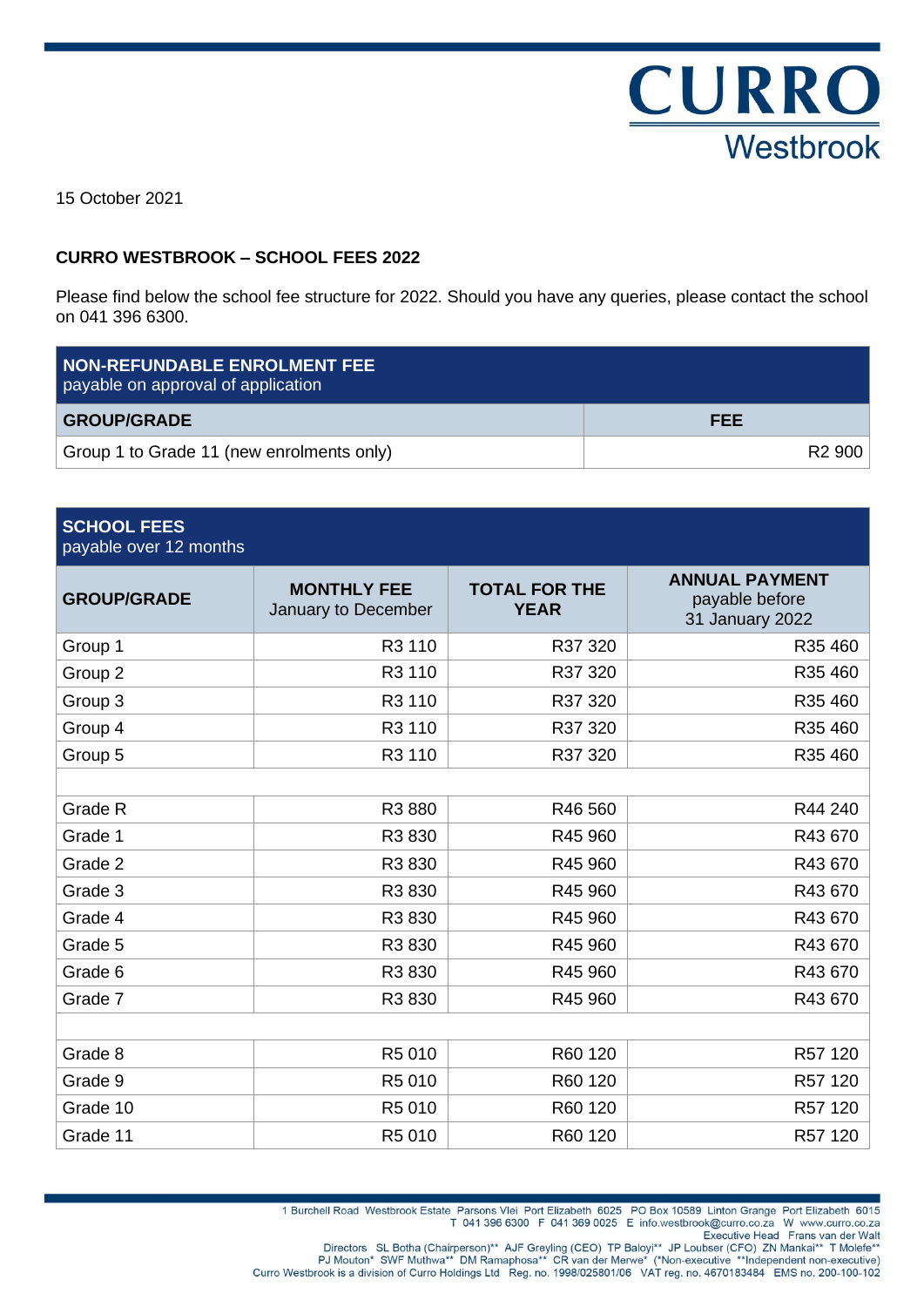# **CURRO**

| <b>OTHER FEES</b><br>Payable over 12 months |                          |                                              |                                     |
|---------------------------------------------|--------------------------|----------------------------------------------|-------------------------------------|
| <b>SERVICE</b>                              |                          | <b>MONTHLY FEE</b><br>January to<br>December | <b>TOTAL FOR THE</b><br><b>YEAR</b> |
| Aftercare Grade R (full day)                |                          | R700                                         | R8 400                              |
| Aftercare Grades 1 to 7 (full day)          |                          | R1 340                                       | R16 080                             |
| Aftercare holiday visitor                   |                          | R120 per day                                 | n/a                                 |
| Aftercare day visitor                       |                          | R120 per day                                 | n/a                                 |
|                                             | Group 1                  | R100 once-off                                | n/a                                 |
|                                             | Group 2                  | R300 once-off                                | n/a                                 |
| Make and Bake                               | Group 3                  | R350 once-off                                | n/a                                 |
|                                             | Group 4                  | R350 once-off                                | n/a                                 |
|                                             | Group 5                  | R350 once-off                                | n/a                                 |
|                                             | Grade R                  | R350 once-off                                | n/a                                 |
|                                             | Group 1                  | R200 once-off                                | n/a                                 |
|                                             | Group 2 to Group 4       | R350 once-off                                | n/a                                 |
|                                             | Group 5                  | R550 once-off                                | n/a                                 |
|                                             | Grade R                  | R700 once-off                                | n/a                                 |
|                                             | Grade 1                  | R810 once-off                                | n/a                                 |
|                                             | Grade 2                  | R640 once-off                                | n/a                                 |
|                                             | Grade 3                  | R780 once-off                                | n/a                                 |
| Stationery                                  | Grade 4                  | R460 once off                                | n/a                                 |
|                                             | Grade 5                  | R350 once-off                                | n/a                                 |
|                                             | Grade 6                  | R350 once-off                                | n/a                                 |
|                                             | Grade 7                  | R750 once-off                                | n/a                                 |
|                                             | Grade 8 - Minimum spec.  | R530 once-off                                | n/a                                 |
|                                             | Grade 9 - Minimum spec.  | R460 once-off                                | n/a                                 |
|                                             | Grade 10 - Minimum spec. | R870 once-off                                | n/a                                 |
|                                             | Grade 11 - Minimum spec. | R515 once-off                                | n/a                                 |
|                                             | Grade R                  | R170 once-off                                | n/a                                 |
|                                             | Grade 1                  | R750 once-off                                | n/a                                 |
|                                             | Grade 2                  | R930 once-off                                | n/a                                 |
|                                             | Grade 3                  | R930 once-off                                | n/a                                 |
| Textbooks and other<br>consumables          | Grade 4 consumables      | R850 once-off                                | n/a                                 |
|                                             | Grade 5 consumables      | R850 once-off                                | n/a                                 |
|                                             | Grade 6 consumables      | R850 once-off                                | n/a                                 |
|                                             | Grade 7 consumables      | R650 once-off                                | n/a                                 |
|                                             | High school consumables  | R550 once-off                                | n/a                                 |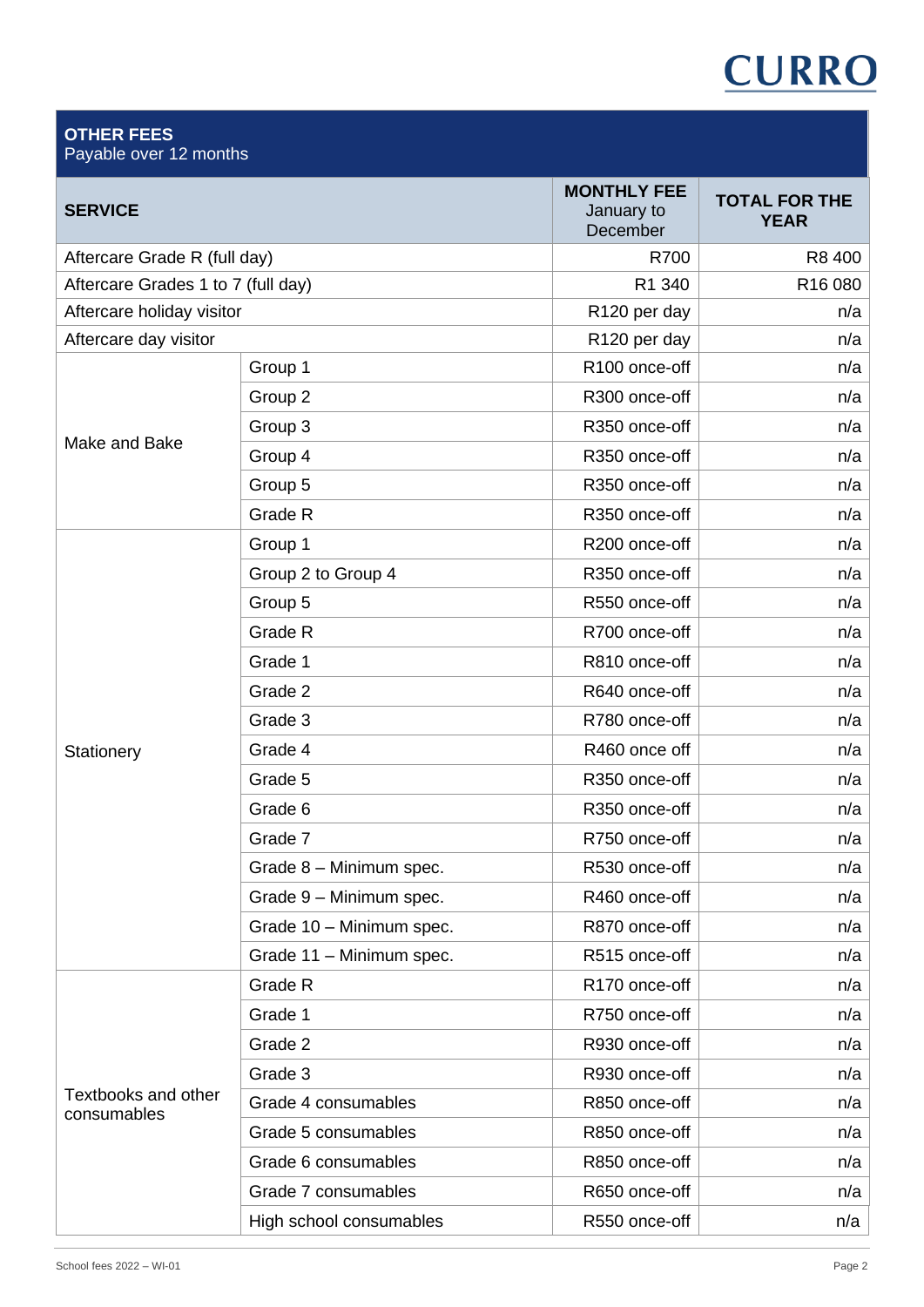# **CURRO**

### **OTHER FEES** Payable over 12 months

| <b>SERVICE</b>                                                                    |                                                                                                                                                                                                                                  | <b>MONTHLY FEE</b><br>January to<br>December | <b>TOTAL FOR THE</b><br><b>YEAR</b> |
|-----------------------------------------------------------------------------------|----------------------------------------------------------------------------------------------------------------------------------------------------------------------------------------------------------------------------------|----------------------------------------------|-------------------------------------|
|                                                                                   | Music (group lessons)                                                                                                                                                                                                            | R500                                         | R6 000                              |
| <b>Music</b>                                                                      | Music (individual)                                                                                                                                                                                                               | R600                                         | R7 200                              |
|                                                                                   | Instrument hire                                                                                                                                                                                                                  |                                              |                                     |
|                                                                                   | Violin                                                                                                                                                                                                                           | R <sub>140</sub>                             | R1 680                              |
|                                                                                   | Snare drums                                                                                                                                                                                                                      | R <sub>140</sub>                             | R1 680                              |
| Technology support<br>services                                                    | Technology provision, support and services will be included in the school fees.<br>Parents and guardians will still need to purchase devices and textbooks (hard<br>copy and/or e-books) in accordance with the schooling model. |                                              |                                     |
| <b>Snapplify Literacy Pro</b><br>Grades 4 to 11                                   | Lexile® Framework for Reading                                                                                                                                                                                                    | R440 once-off                                | n/a                                 |
|                                                                                   | Short locker                                                                                                                                                                                                                     | R35                                          | R420                                |
| Locker fee                                                                        | Long locker                                                                                                                                                                                                                      | <b>R45</b>                                   | R540                                |
| Activities fee: nursery<br>school                                                 | Groups 2 to 5 (registration)                                                                                                                                                                                                     | R200 once-off                                | n/a                                 |
| Monkeynastix (10<br>months)                                                       | Groups 2 to 5                                                                                                                                                                                                                    | R <sub>100</sub>                             | R1 000                              |
|                                                                                   | Group 1                                                                                                                                                                                                                          | R100 once-off                                | n/a                                 |
| <b>Excursion fee</b>                                                              | Group 2 to Group 5                                                                                                                                                                                                               | R250 once-off                                | n/a                                 |
|                                                                                   | Grade R to Grade 11                                                                                                                                                                                                              | R250 once-off                                | n/a                                 |
| Robotics club                                                                     |                                                                                                                                                                                                                                  | <b>R85</b>                                   | R1 020                              |
| Art club                                                                          |                                                                                                                                                                                                                                  | R <sub>100</sub>                             | R1 200                              |
| Wider subject choice<br>offering<br>(See more information<br>under general below) | Grades 8 to 11: Cost per subject<br>Costs are only applicable if taken as an<br>additional 8th, 9th or 10th subject                                                                                                              | R800                                         | R9 600                              |

| <b>PAYMENT METHODS 2022</b> |                                                                                                                            |  |
|-----------------------------|----------------------------------------------------------------------------------------------------------------------------|--|
| Method 1                    | Annual payment in advance by 31 January 2022 (a 5% saving applicable).                                                     |  |
| Method 2                    | Debit-order payments, which can be scheduled monthly in advance x 12 months on or the<br>2nd, 16th, or 26th of each month. |  |

# **YOUR FAMILY CODE IS REQUIRED AS THE REFERENCE FOR ALL PAYMENTS.**

Please note that **cash is not accepted as a form of payment for fees** at the school.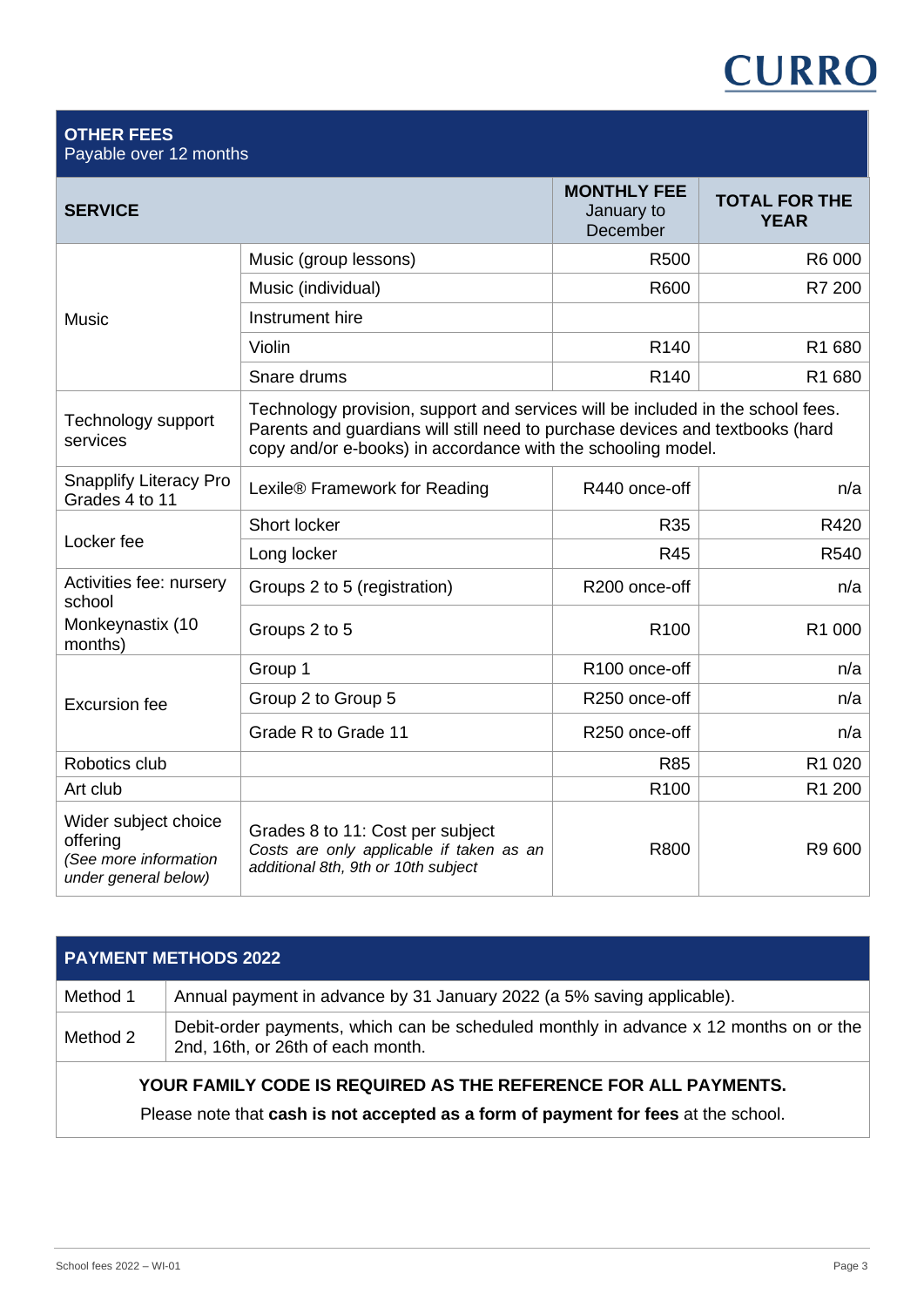

# **DEBIT-ORDER COMPLETION**

If you are not yet paying by debit order, we request that you do so as soon as possible since this substantially reduces the administrative burden to identify deposits into our bank account and allocate to the correct learner accounts. We rely on predictable monthly cash flows to manage our affairs.

Please complete a debit-order form and send it via email to the school's bursar before 3 December 2021. The form is available from the school and on the Curro website at www.curro.co.za.

| <b>BANK DETAILS</b>   |                        |
|-----------------------|------------------------|
| Name of account       | <b>Curro Westbrook</b> |
| <b>Bank</b>           | <b>Standard Bank</b>   |
| <b>Account number</b> | 281 272 123            |
| <b>Branch code</b>    | 051001                 |
| <b>Reference</b>      | Family code            |

#### **GENERAL**

#### **1. School fees**

School fees for 2022 include the following:

- Sport (excluding tours)
- Arts and culture

School fees for 2022 exclude the following:

- The e-learning device and any insurance, maintenance or other costs relating to the device itself
- All textbooks and learning materials (including the cost of e-books) Snapplify e-books cost
- Additional stationery (as may be required)
- Alternative stationery options as per the communication that goes out
- School uniforms
- Entrance fees, travel costs, accommodation and food for school excursions and sports trips, unless otherwise advised by the school
- School photos
- Therapist or psychologist/counselling fees
- Additional specialised extramural activities

#### **2. Aftercare**

Aftercare fees for 2022 include the following:

- One meal per day
- Supervision
- Limited homework support
- Holiday care facilities

Aftercare fees for 2022 exclude the following:

• Specialist subject and homework support